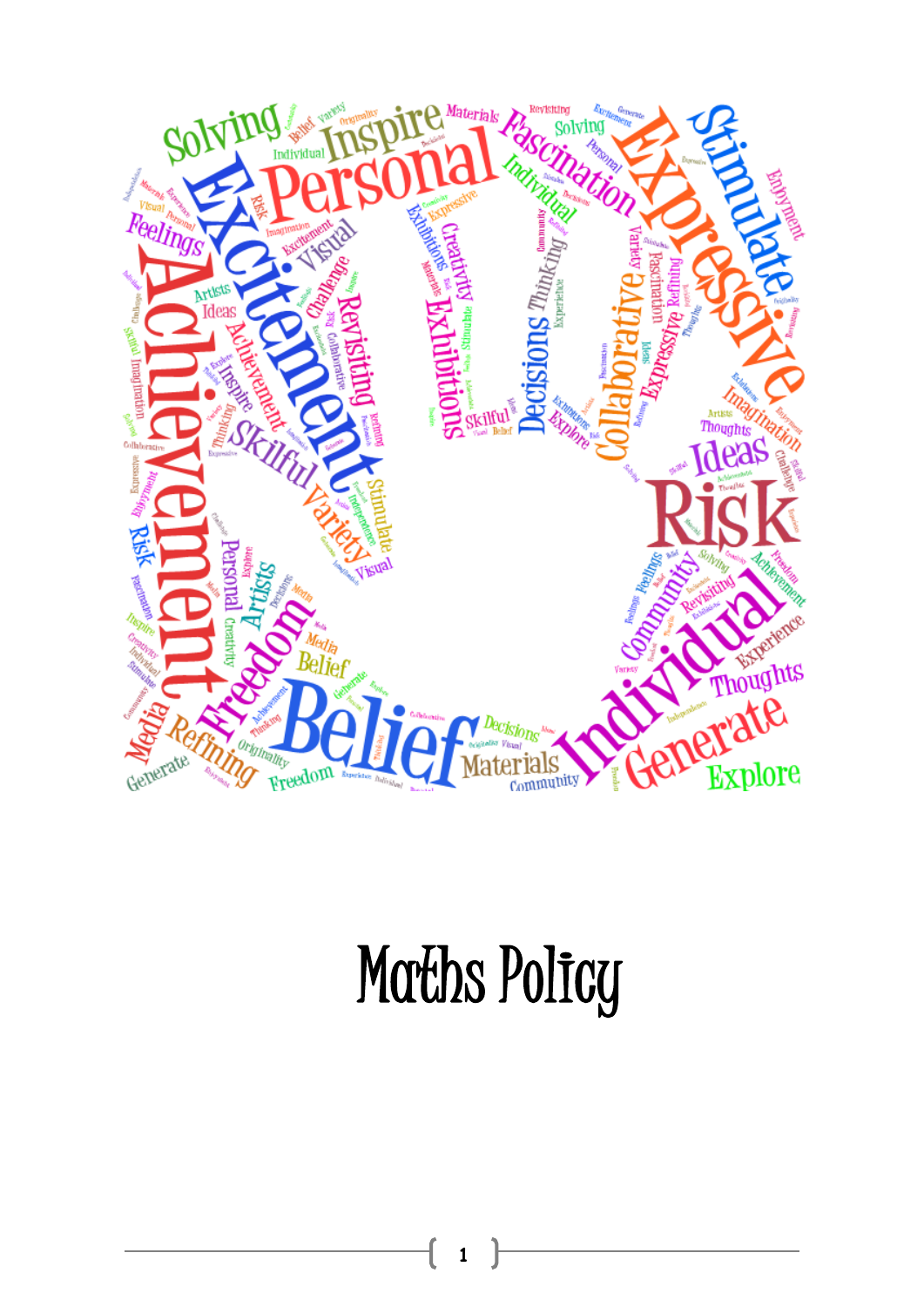# **Mission Statement**

# **St. Michael's Maths Vision**

# **Aims and Objectives**

We aim to teach Maths in a way that:

- Children become fluent in Maths, reason and explain and solve problems.
- Ensures that children experience Maths in a hands on approach.
- Inspires children to reason about their knowledge and use appropriate vocabulary to support this.
- Develops mental strategies.
- Challenges children to stretch themselves and to take risks in their learning.
- Ensures that children in Key Stage 1 are secure in their basic number knowledge and number bonds within 20.
- Ensures that Key Stage 2 are secure with their times table knowledge and recall.
- Ensures that all children have the opportunity to complete reasoning and problem solving challenges at an appropriate level.

## **Role of the Subject Coordinator**

The role of the subject coordinator is to:

- Support quality teaching, planning and assessment
- Planning and leading staff meetings
- To lead parent workshops and information sessions as appropriate
- Provide quality resources maintain the Maths resource cupboard and update resources when required.

**2**

Complete learning walks and book trawls.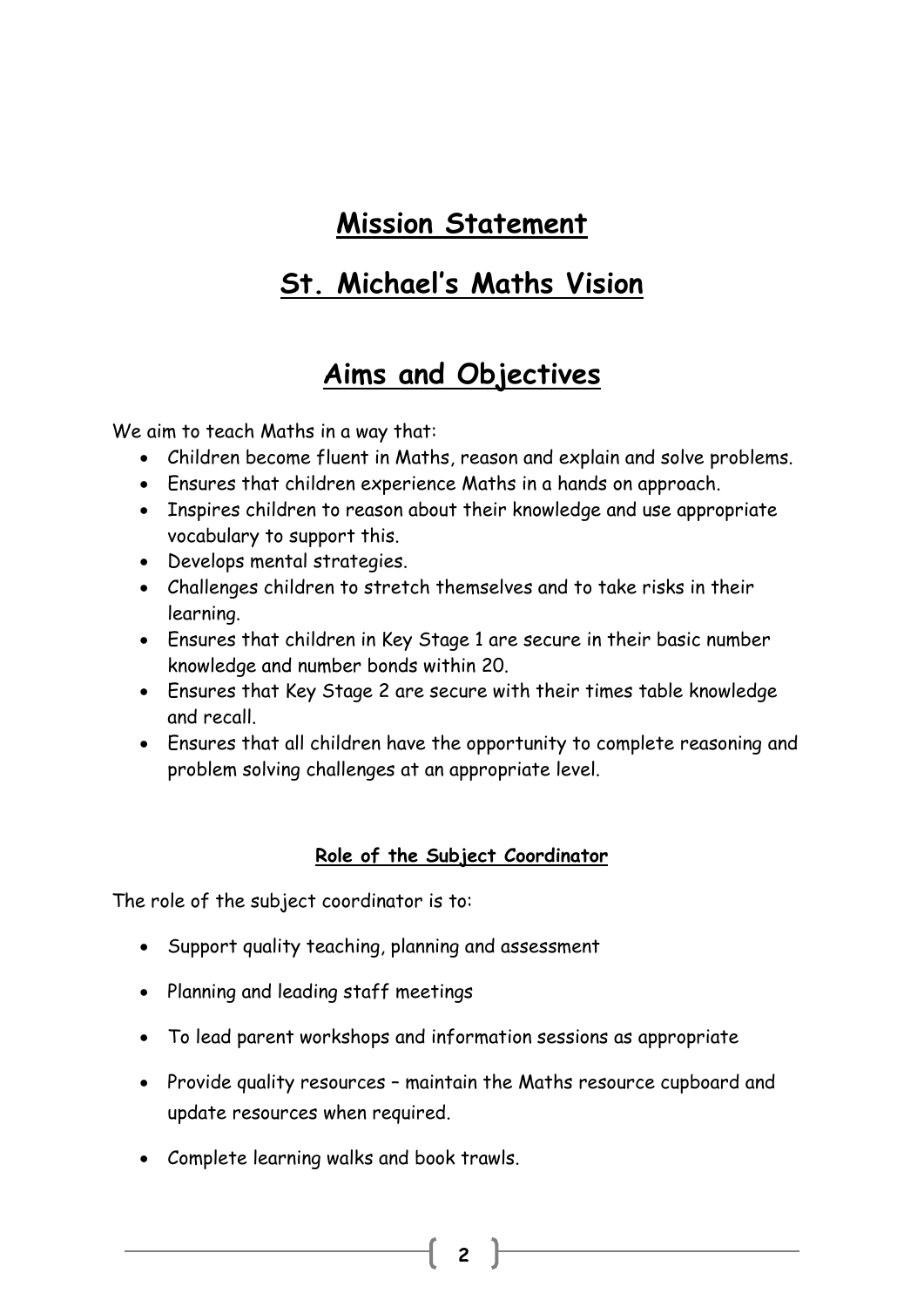- To keep knowledge and skills up to date in line with changes in National and local policy.
- Support other staff in school including NQTs and RQTs, including group planning sessions.

## **Maths Curriculum Planning**

Maths is taught and planned in line with the White Rose yearly objectives and is grouped according to each strand of the National Curriculum. Additional units have been added to allow for further consolidation of place value throughout the whole school. The Maths lead provides each year group with long term and medium term plans and these are used to plan individual units and lessons within the year group. This allows for consistency across year groups.

Maths should be taught daily across all year groups and additional morning activities (SODA- start of day activities) should be used to allow children to revisit, practise and consolidate previous learning, including key number facts.

Lessons are planned to incorporate concrete, pictorial and abstract methods (CPA approach) for all children throughout each year group. This will allow children to experience the physical aspects of Maths before finding a way to present their findings and understandings in a visual way. The CPA approach is clearly identified in a step by step process in the school calculation policy.

Opportunities for reasoning and problem solving are to be regularly planned into lessons to allow children to demonstrate their understanding of concepts. Reasoning is also evident throughout green pen marking (see separate Maths marking policy **appendix 2**). In line with the teaching of problem solving, the use of bar modelling has been introduced throughout the school and this provides children with a visual method to support their workings.

The use of Numicon in the Early Years is now in place and this is actively being used to support number recognition, the value of a number and addition and subtraction. This works in line with the whole school CPA approach.

As a school we recognise the importance of fluency in maths and how this can support children in all areas of maths. Therefore, we have a clear progression of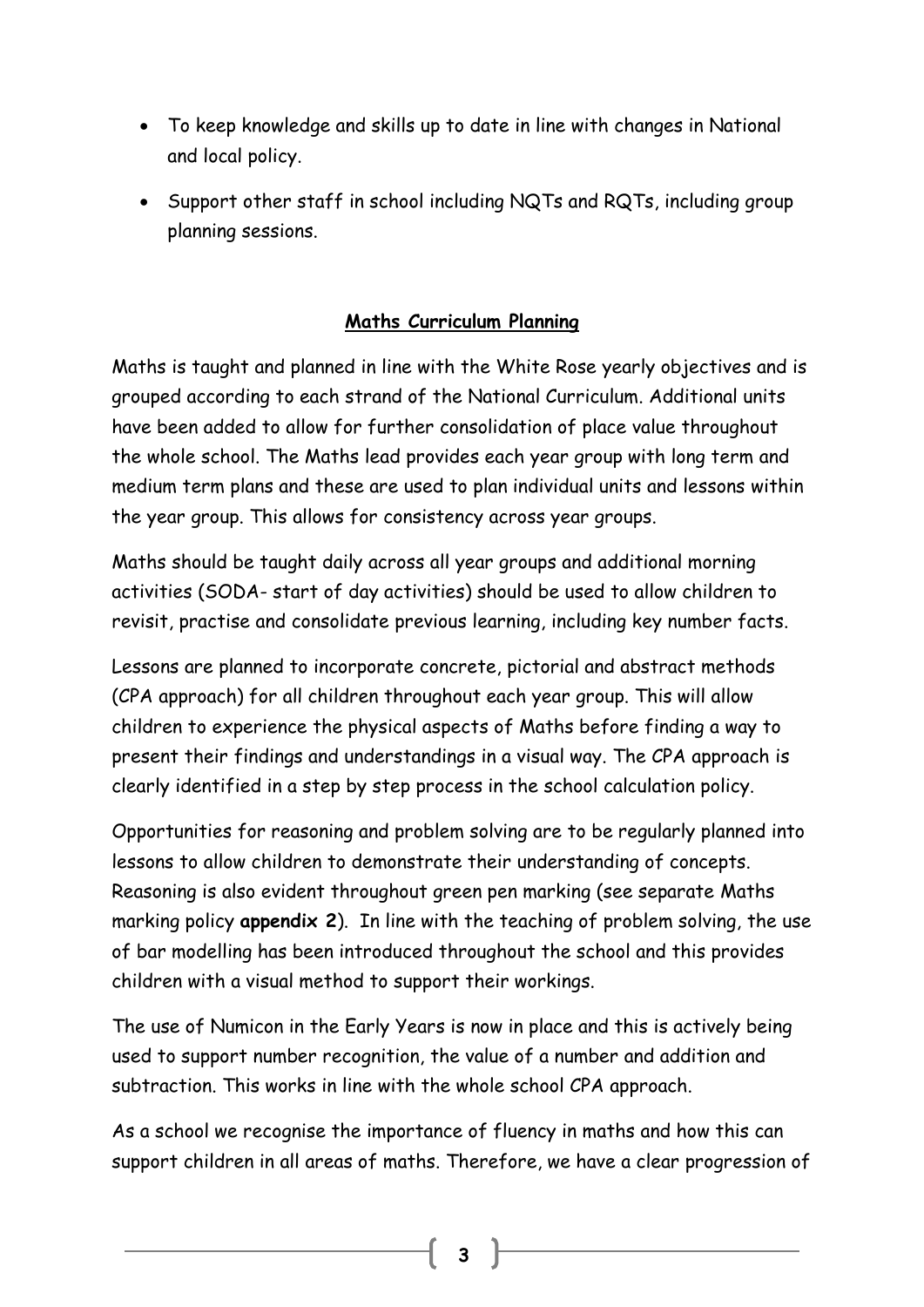key skills that develop throughout the year groups, focusing on key number facts that should be rapidly recalled. (See separate progression map **appendix 1**)

## **Resources**

We have a range of resources to support the teaching of Maths across the school. These are kept in a central resource cupboard that is organised according to each strand of the National Curriculum.

The Early Years have their own store of Numicon shapes and pegs to support within their teaching. These are to support both Nursery and Reception.

Additional resources to support the planning and teaching of Maths can also be found on the school's shared network. These include reasoning activities, problem solving tasks and all required Maths policies.

To support the teaching and consolidation of number bonds and times tables, children use a number of online resources, including TT Rockstars and Numbots. Children have access to these both in school and at home.

# **Health and Safety**

Teachers always teach the safe use of apparatus and equipment and insist on good practice. Each child is taught to return and store apparatus and equipment correctly when not in use.

# **Differentiation and Inclusion**

Each child will have access to all aspects of the Maths curriculum and to experience the full range of Maths activities. Therefore, throughout the delivery of Maths we will ensure that a variety of learning styles and teaching methods are adopted and the use of the CPA approach will be available to all.

Each lesson will incorporate clear differentiation between ability levels, achieved through the use of teacher or support staff, resources or on occasions, outcome.

**4**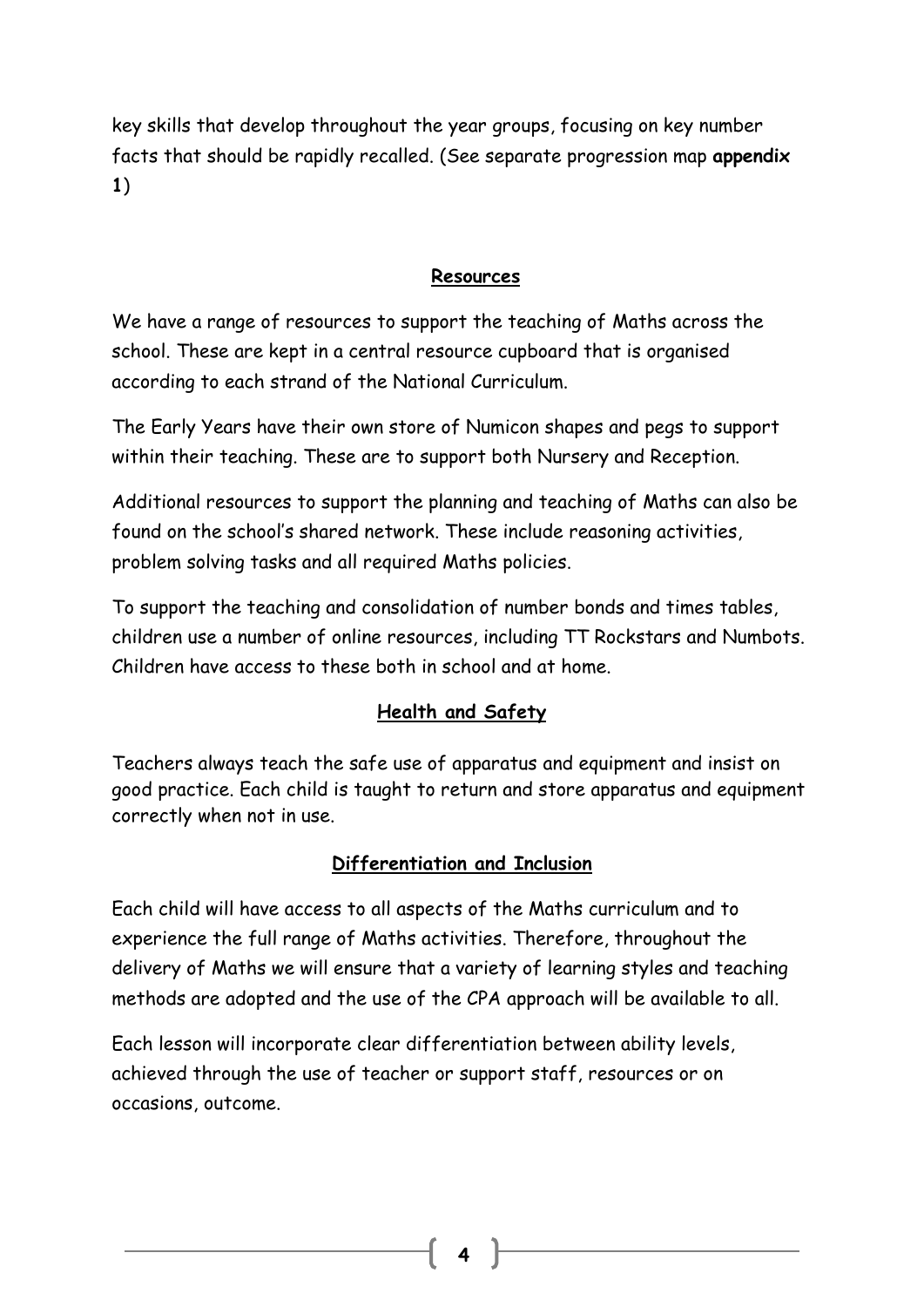Intervention groups take place throughout school either as part of the main Maths lessons or in addition to the whole class session. These are planned by teachers and delivered by teaching assistants.

# **Equal Opportunities**

It is vital that all children feel able to participate, contribute and achieve Maths and all children are encouraged to achieve regardless of background, gender or ethnicity.

# **Special Educational Needs**

Children with special educational needs are supported in Maths through quality first teaching and clear differentiation. Additional support may also be put in place through the use of resources and additional focus groups or interventions. Where needed this may be recorded on a school support plan (SSP).

## **Assessment**

- Assessment for learning should be evident in all lessons allowing the class teacher to adapt the teaching and input as required.
- Daily marking of written work should be evident and green reasoning stickers/developmental marking show children's further understanding at least twice a week. Work should be marked in line with the school Maths marking policy and allow children to further develop their learning. (See separate Maths marking policy)
- Termly assessment is completed for each child using OTrack which is in line with the White Rose yearly objectives. These are used to provide a judgement of progress and achievement. (Beginning, developing, secure)

## **Monitoring and Review**

The monitoring of the standards of children's work and the quality of teaching in Maths is the responsibility of the subject coordinator. It also involves supporting colleagues in the teaching of Maths; informing staff about current